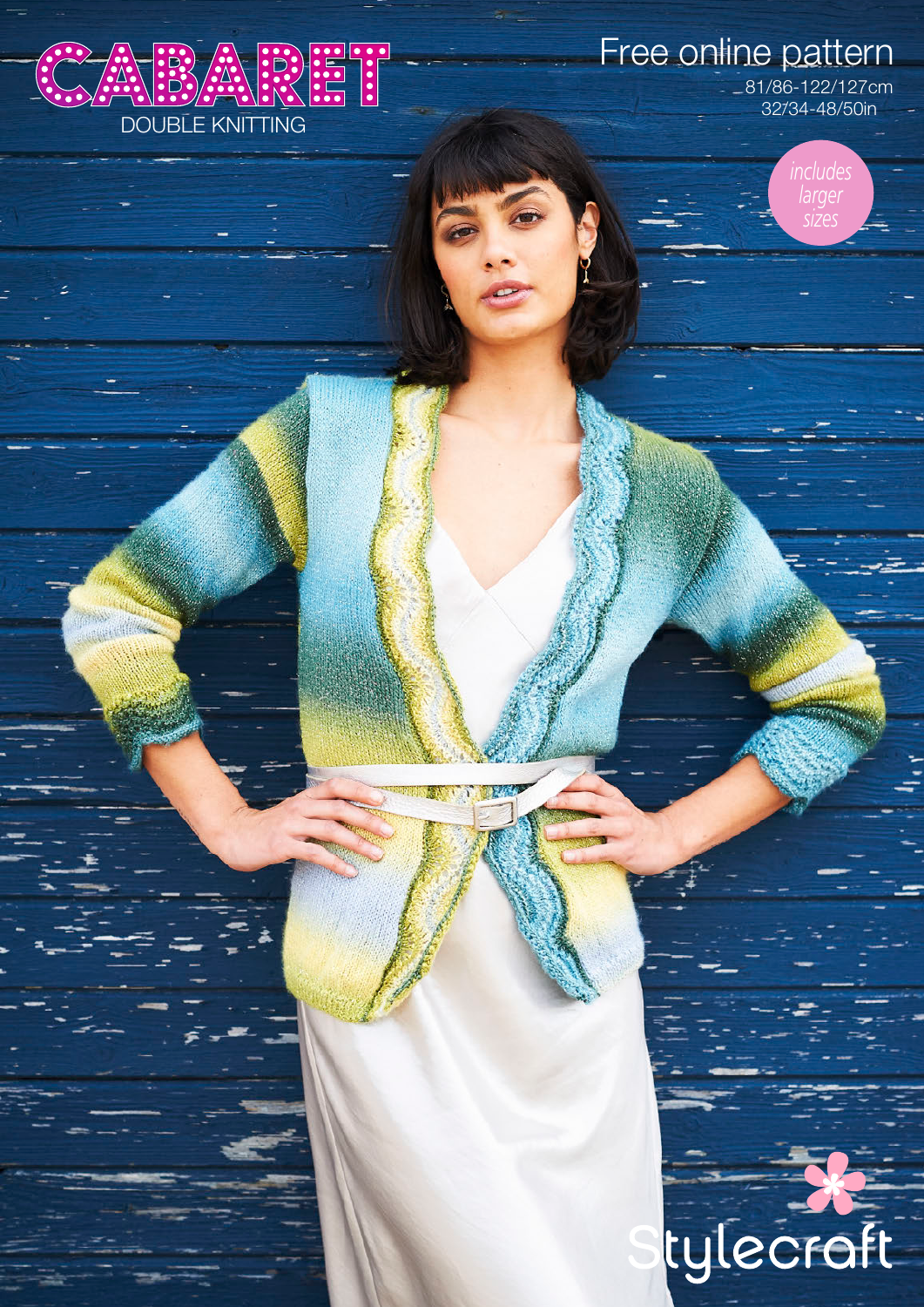# **Cardigan in Cabaret DK**

## **MEASUREMENTS**

| <b>To Fit Chest/Bust</b>  | cm<br>in | 81/86<br>32/34  | 91/97<br>36/38  | 40/42           | 102/107 112/117 122/127<br>44/46 | 48/50           |
|---------------------------|----------|-----------------|-----------------|-----------------|----------------------------------|-----------------|
| <b>Actual Measurement</b> | cm       | 91              | 102             | 113             | 122                              | 133             |
|                           | in       | 36              | 40              | $44\frac{1}{2}$ | 48                               | $52\frac{1}{2}$ |
| <b>Full Length</b>        | cm       | 60              | 63              | 67              | 70                               | 71              |
|                           | in       | $23\frac{3}{4}$ | $24\frac{3}{4}$ | $26\frac{1}{2}$ | $27\frac{1}{2}$                  | 28              |
| <b>Sleeve Length</b>      | cm       | 46              | 46              | 47              | 48                               | 48              |
|                           | in       | 18              | 18              | $18\%$          | 19                               | 19              |

# **YOU WILL NEED**

| Cardigan<br>Cabaret DK | 100g balls $5$                                                                                                                                                                                                                                                                                                                     |  | h |  |  |  |  |  |
|------------------------|------------------------------------------------------------------------------------------------------------------------------------------------------------------------------------------------------------------------------------------------------------------------------------------------------------------------------------|--|---|--|--|--|--|--|
| <b>Colour used</b>     | Mermaid 7221                                                                                                                                                                                                                                                                                                                       |  |   |  |  |  |  |  |
| $\blacksquare$         | $\mathbf{A}$ $\mathbf{C}$ $\mathbf{A}$ $\mathbf{C}$ $\mathbf{D}$ $\mathbf{A}$ $\mathbf{A}$ $\mathbf{A}$ $\mathbf{A}$ $\mathbf{A}$ $\mathbf{A}$ $\mathbf{A}$ $\mathbf{A}$ $\mathbf{A}$ $\mathbf{A}$ $\mathbf{A}$ $\mathbf{A}$ $\mathbf{A}$ $\mathbf{A}$ $\mathbf{A}$ $\mathbf{A}$ $\mathbf{A}$ $\mathbf{A}$ $\mathbf{A}$ $\mathbf{$ |  |   |  |  |  |  |  |

**Alternative Yarns** Any Stylecraft DK yarn. Amounts may vary.

1 pair 4 mm (UK 8 – USA 6) needles

1 pair  $3\frac{1}{4}$  mm (UK 10 – USA 3) needles 1 pair  $4\frac{1}{2}$  mm (UK 7 – USA 7) needles

# **ABBREVIATIONS**

The yarn amounts stated are based on average requirements and are therefore approximate.

**TENSION** 22 sts and 30 rows to 10 cm, 4 in, over stocking stitch on 4 mm needles or the size required to give the correct tension.

#### **It is essential to work to the stated tension to ensure the correct size of garment and you should always knit a tension square.**

If there are less sts and rows to 10 cm, 4 in, change to finer needles if there are more sts and rows to 10 cm, 4 in, change to larger needles.

Instructions are given for the first, smallest size. Larger sizes are given in square brackets. Where only one figure is given, this applies to all sizes. Where the figure 0 appears, no stitches, times, or rows are worked for this size.

After casting off, one stitch will remain on the right hand needle which is not included in the instructions that follow.

Although every effort has been made to ensure that instructions are correct, Stylecraft cannot accept any liabilities.

**Stylecraft cannot accept responsibility for the result of using any other yarn.** 

#### **Circle the size you wish to make**

#### **BACK**

Using **3¼ mm** needles and thumb method, cast on 117[131:147:159:173] sts. **1st row.** \* K1, p1, rep from \* to last st, k1. **2nd row.** \* P1, k1, rep from \* to last st, p1. These 2 rows are called **1x1 rib**. Work 5 rows more in rib. **8th row.** Rib 7, p2[3:10:11:13], p2tog, (p4[4:3:3:3], p2tog) 16[18:22:24:26] times, p3[4:11:12:14], rib 7. 100[112:124:134:146] sts. **Change to 4 mm needles. 1st row.** Rib 7, knit to last 7 sts, rib 7. 2nd row. Rib 7, purl to last 7 sts. rib 7. These 2 rows form **patt**. Work 8 rows more in patt. **1st row (rs).** Knit. **2nd row.** Purl. These 2 rows are called **st-st** (stocking-stitch). Cont in st-st until back measures 27[28:30:32:32] cm, 10¾[11:11¾:12½:12½] in, ending with a ws row. Work 36 rows more. **Shape Armholes**  Work 5[5:6:6:7] rows dec 1 st at each end of every row. 90[102:112:122:132] sts. Cont without shaping until armholes measure 21[23:25:26:27] cm, 8¼[9:9¾:10¼:10¾] in, ending with a ws row. **Shape Shoulders**  Cast off 7[9:11:12:14] sts at beg of next 2 rows. 76[84:90:98:104] sts. Cast off 8[10:11:13:14] sts at beg of next 2 rows. 60[64:68:72:76] sts. Cast off 8[10:12:13:15] sts at beg of next 2 rows. 44[44:44:46:46] sts. Cast off rem 44[44:44:46:46] sts.

#### **LEFT FRONT**

Using **3¼ mm** needles and thumb method, cast on 48[56:62:68:76] sts. **1st row.** \* K1, p1, rep from \* to end. This row forms **rib**. Work 6 rows more in rib.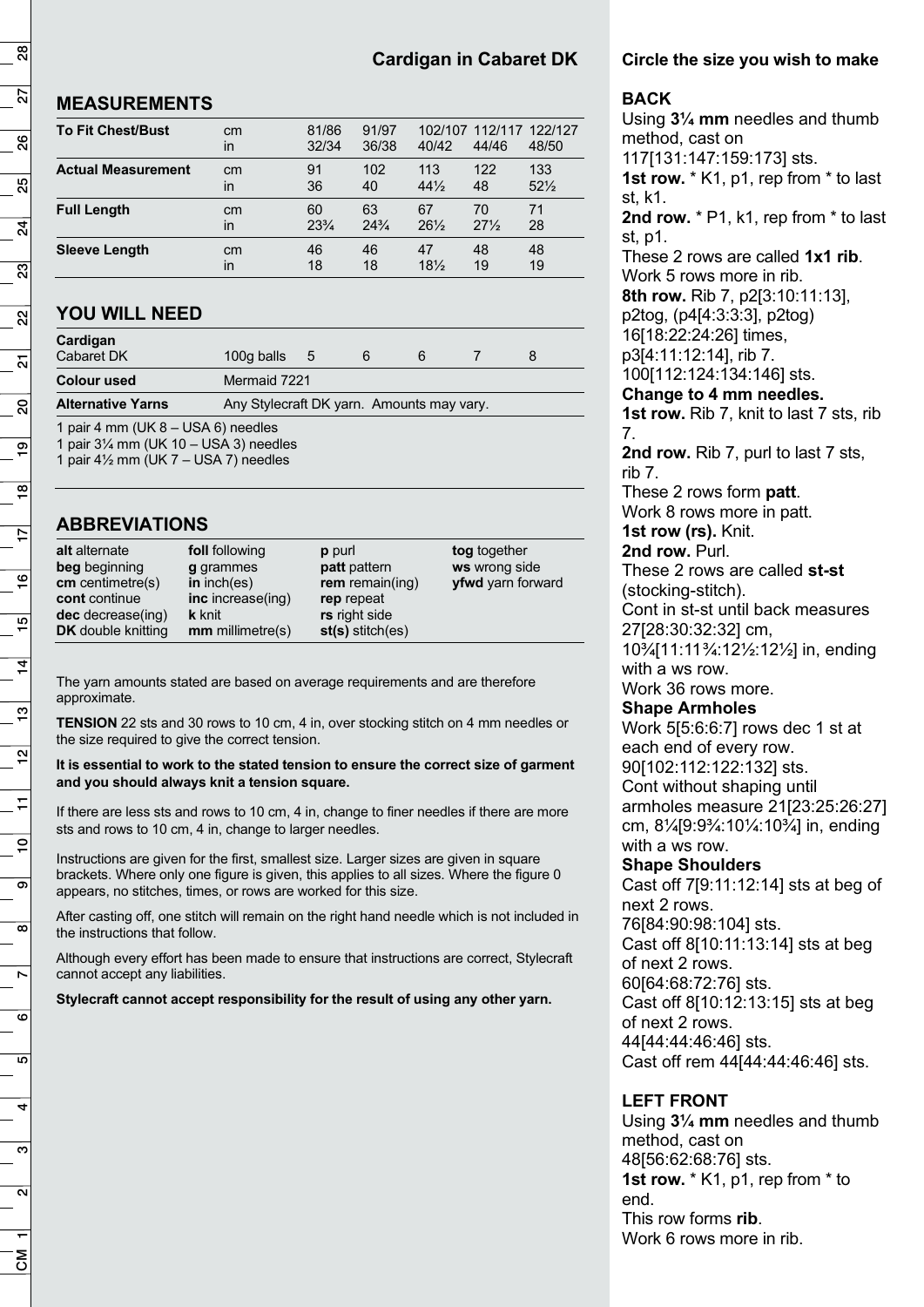**8th row.** P2[4:3:7:6], p2tog, (p4[3:4:3:3], p2tog) 6[8:8:9:11] times, p1[3:2:7:6], rib 7. 41[47:53:58:64] sts.

**Change to 4 mm needles. 1st row.** Rib 7, knit to end. **2nd row.** Purl to last 7 sts, rib 7. These 2 rows form **patt**. Work 8 rows more in patt. Working in st-st (throughout) cont until left front measures 27[28:30:32:32] cm, 10¾[11:11¾:12½:12½ ] in, ending with a ws row.

#### **Shape Front Slope For 1st size only**

Work 12 rows dec 1 st at front edge (end) in 1st and foll 6th row. 39 sts.

## **For all sizes**

Work 24[36:36:36:36] rows dec 1 st at front edge (end) in 1st and every foll 8th row.

36[42:48:53:59] sts.

#### **Shape Armhole**

Work 5[5:6:6:7] rows dec1 st at armhole edge in every row **AT THE SAME TIME** dec 1 st at front slope edge in 1st[5th:5th:5th:5th] row. 30[36:41:46:51] sts. Work 52[47:22:54:37] rows dec 1 st at front slope edge in 4th[8th:7th:7th:6th] and every foll 8th row. 23[31:39:40:47] sts. **For 2nd, 3rd, 4th and 5th sizes** 

#### **only**  Work [11:41:11:31] rows dec 1 st at front slope edge of 1st and every foll 10th row.

[29:34:38:43] sts.

#### **For all sizes**

Cont without shaping until armhole measures 21[23:25:26:27] cm, 8¼[9:9¾:10¼:10¾] in, ending with a ws row.

#### **Shape Shoulder**

**Next row.** Cast off 7[9:11:12:14] sts, knit to end. 16[20:23:26:29] sts.

# **Next row.** Purl.

**Next row.** Cast off 8[10:11:13:14] sts, knit to end. 8[10:12:13:15] sts. **Next row.** Purl. Cast off rem 8[10:12:13:15] sts.

## **RIGHT FRONT**

**Using 3¼ mm** needles and thumb method, cast on 48[56:62:68:76] sts. **1st row.** \* P1, k1, rep from \* to end. This row forms **rib**. Work 6 rows more in rib.

**8th row.** Rib 7, p1[3:2:7:6], p2tog, (p4[3:4:3:3], p2tog) 6[8:8:9:11] times, p2[4:3:7:6]. 41[47:53:58:64] sts. **Change to 4 mm needles**. **1st row.** Knit to last 7 sts, rib 7. **2nd row.** Rib 7, purl to end. These 2 rows form **patt**. Work 8 rows more in patt. Working in st-st (throughout) cont until right front measures 27[28:30:32:32] cm, 10¾[11:11¾:12½:12½] in, ending with a ws row. **Shape Front Slope For 1st size only**  Work 12 rows dec 1 st at front edge (beg) in 1st and foll 6th row. 39 sts. **For all sizes** Work 24[36:36:36:36] rows dec 1 st at front edge (beg) in 1st and every foll 8th row. 36[42:48:53:59] sts. **Shape Armhole** Work 5[5:6:6:7] rows dec 1st at front slope edge in 1st[5th:5th:5th:5th] row **AT THE SAME TIME** dec 1 st at armhole edge in every row. 30[36:41:46:51] sts. Work 52[47:22:54:37] rows dec 1 st at front slope edge in 4th[8th:7th:7th:6th] and every foll 8th row. 23[31:39:40:47] sts. **For 2nd, 3rd, 4th and 5th sizes only**  Work [11:41:11:31] rows dec 1 st at front slope edge of 1st and every foll 10th row. [29:34:38:43] sts. **For all sizes**  Cont without shaping until armhole measures 21[23:25:26:27] cm, 8¼[9:9¾:10¼:10¾] in, ending with a **rs** row. **Shape Shoulder Next row.** Cast off 7[9:11:12:14] sts, purl to end. 16[20:23:26:29] sts. **Next row.** Knit. **Next row.** Cast off 8[10:11:13:14] sts, purl to end. 8[10:12:13:15] sts. **Next row.** Knit. Cast off rem 8[10:12:13:15] sts. **SLEEVES (Both alike) Using 4½ mm** needles and thumb method, cast on 55[55:55:55:55] sts. Knit 2 rows. **Change to 4 mm needles**.

**1st row.** Knit.

**2nd row.** Purl.

**3rd row.** \* K1, (k2tog) 3 times, (yfwd, k1) 5 times, yfwd, (k2tog) 3 times, rep from \* twice more, k1. **4th row.** Knit.

These 4 rows form **patt**. Work 16 rows more in patt. **Next row.** K6[6:5:8:26], k2tog, (k2[3:5:7:0], k2tog) 10[8:6:4:0] times, k7[7:6:9:27]. 44[46:48:50:54] sts. Beg with a purl row, work in st-st

(throughout) as folls:

Inc 1 st at each end of 2nd and every foll 6th[4th:4th:4th:4th] row to 80[66:86:96:100] sts.

**For 2nd, 3rd, 4th and 5th sizes only** 

Inc 1 st at each end of every foll 6th row to [88:96:102:106] sts.

# **For all sizes**

Cont without shaping until sleeve measures 46[46:47:48:48] cm, 18[18:18½:19:19] in, ending with a ws row.

## **Shape Sleeve Top**

Work 5[5:6:6:7] rows dec 1 st at each end of every row. 70[78:84:90:92] sts. Work 1[1:0:0:1] rows more. Cast off 4[4:3:3:4] sts at beg of next 16[18:2:4:14] rows. 6[6:78:78:36] sts.

**For 3rd, 4th and 5th sizes only**  Cast off [4:4:5] sts at beg of next [18:18:6] rows. 6 sts. **For all sizes** 

Cast off rem 6 sts.

## **RIGHT FRONT BORDER**

Join shoulder seams. With rs facing, using **4mm** needles, pick up and knit 6 sts evenly along rib, 56[59:64:69:69] sts evenly along straight edge,

87[93:97:100:100] sts evenly along shaped edge and 23[23:23:24:24] sts from back of neck, ending at centre. 172[181:190:199:199] sts. Knit 1 row.

# **1st row.** Knit

#### **2nd row.** Purl.

**3rd row.** (K1, yfwd) 3[0:3:0:0] times, (k2tog) 3[0:3:0:0] times, \* k1, (k2tog) 3 times, (yfwd, k1) 5 times, yfwd, (k2tog) 3 times, rep from \* to last st, k1.

#### **4th row.** Knit.

These 4 rows form **patt**. Work 15 rows more in patt. Cast off knitways (on **ws**).

 $\vec{r}$